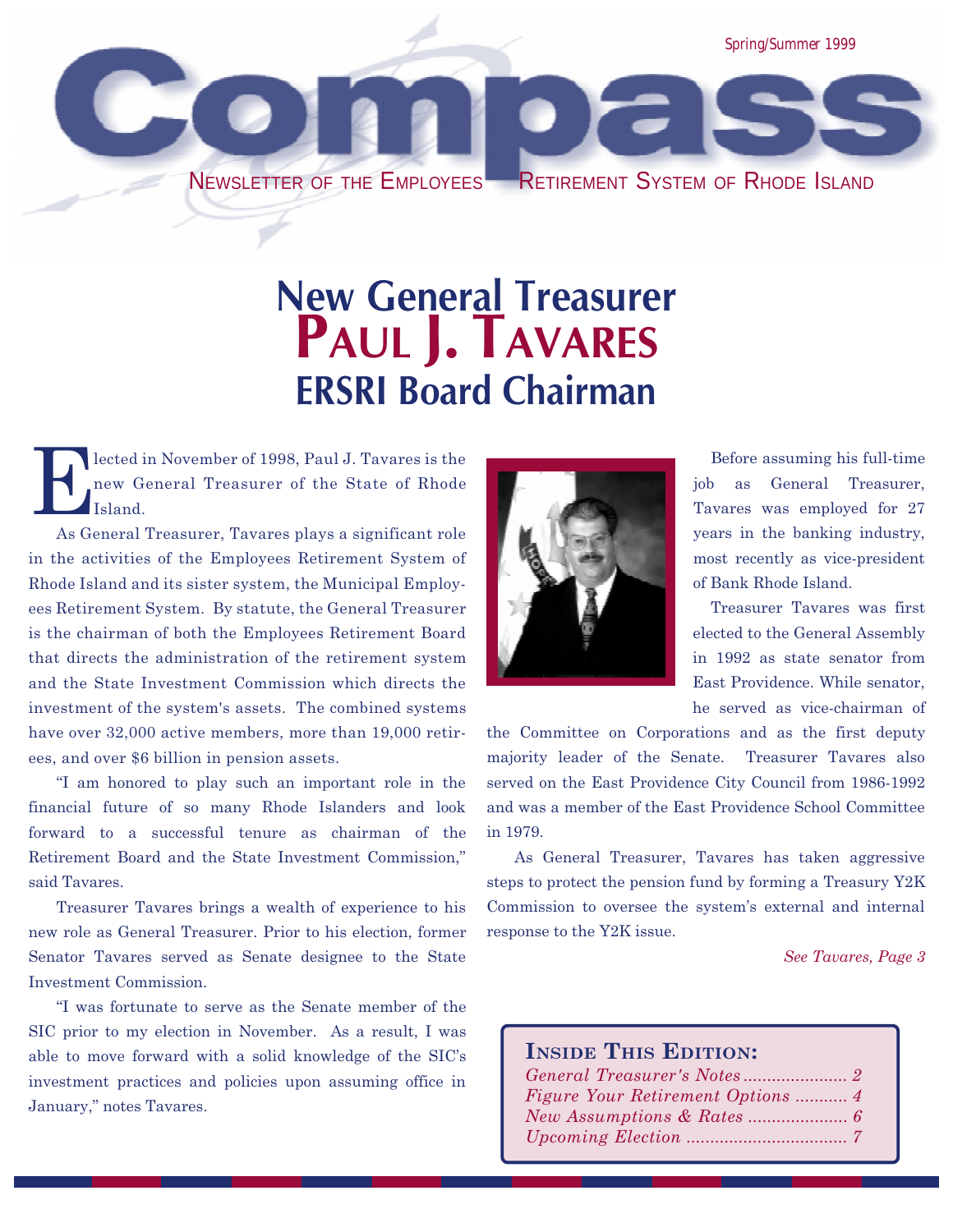## Investment Notes from GENERAL TREASURER<br>Paul J. Tavares

The other pension plans, the ERSRI fund is fueled<br>with income from three major sources: your con-<br>tributions each year, your employer's contributions with income from three major sources: your contributions each year, your employer's contributions each year, and the investment income that is generated through a variety of investments. The most important source of pension fund income is, of course, yearly investment income. Thus, it is my job as State Treasurer to ensure our ability to generate consistent returns by directing the investment management of the pension fund.

On March 29th of this year, the stock market reached a historic high as the Dow Jones Industrial Average, an indicator used to measure changes in stock prices, closed in excess of 10,000. In fact, since July of 1996, the Dow Jones average has risen 87 % due to robust economic growth in the U.S. economy.

The only sure thing about the stock market, however, is its unpredictability. Nobody, not even the most sophisticated of economists, can truly predict what will happen on Wall Street and in other economic centers around the world. Thus, it is vitally important that we have your pension fund monies invested in assets that are diversified. The pension fund must continue to grow regardless of economic conditions. Proper asset allocation is the method by which a pension fund ensures consistent performance regardless of the strength of the stock or bond market.

Presently, our 6 billion dollar pension fund has a target allocation of 45% in domestic equities, 15% in international equities, 32.5% in bonds with the remainder in alternative investments such as real estate and private placements.

The chart below is a monitor of our recent progress.



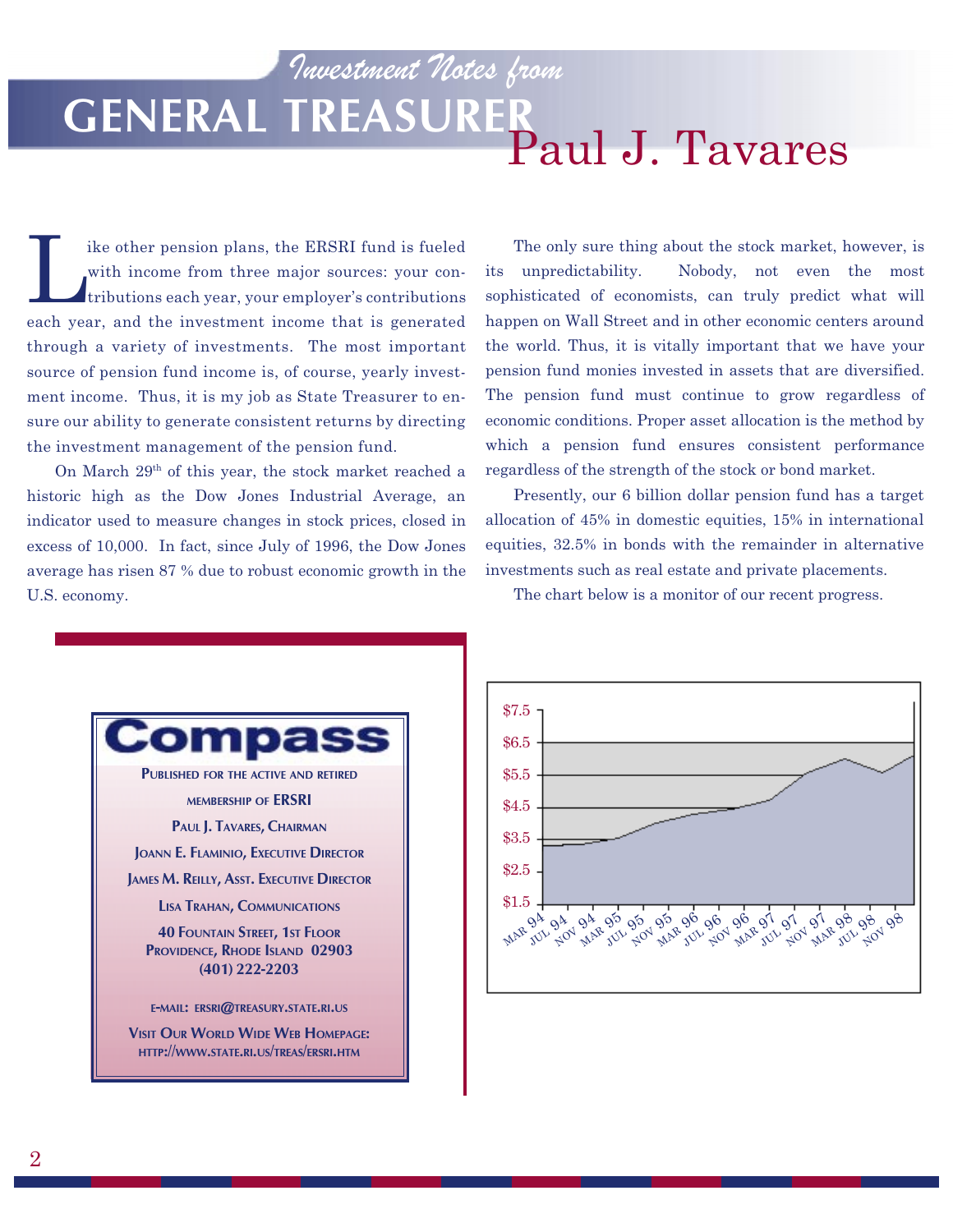

**Upcoming Retirement Seminars** ERSRI is planning three informational Retirement Seminars in June. All three seminars will be held at **Martin Junior High School 111 Brown Street** *(off Warren Ave.)* **East Providence, at 4:30 PM.**

**June 2 - Teachers June 9 - State Employees June 16 - Municipal Employees** *Please join us!*

### Tavares Continued from page 1

The Treasurer's other priorities include establishing taxfree accounts for Rhode Island families who save for their child's college education by utilizing the Rhode Island Higher Education Saving Trust, and ensuring the overall operating efficiency of the Treasury office.

In addition to his service to the retirement system, Treasurer Tavares will serve on the Rhode Island Refunding Bond Authority, the Rhode Island Public Finance Management Board and as a commissioner of the Rhode Island Housing and Mortgage Finance Corporation.

Treasurer Tavares lives with his wife, Lee, and their five children in East Providence.

# **Calling All Members**<br>Calling ERSRI Please don't hang up!

If you haven't already, sometime in the future you'll need to call the ERSRI office. Because we receive hundreds of calls a day, ERSRI has an automated phone system. If you know with whom you wish to speak, it's a simple matter of entering the person's 3-digit extension. Or, you can wait for our operator to direct your call. Either way, you may end up hearing the voice mail recording of the person you need to speak with, but please don't hang up! ERSRI's voice mail system will record your message when the person you need is on the phone with another member, or briefly away from their desk. We will return your call, but if you hang up before leaving a message, we can't possibly help you.

Although many people find voice mail irritating, it is an efficient way of handling calls. Instead of hearing a busy signal when the person you're trying to reach is on the phone, voice mail allows you to leave a message. If you don't leave a message, you may end up calling back over and over! ERSRI has a staff of just 24 people to handle requests from over 50,000 members, so we spend much of our time on the phone!

To help you connect to the proper person, listed below is a directory of topics you might call on, and the person best able to handle your request.

Appointment scheduling and pre-retirement information.....x 206 Gloria Bernstein

| Retirement Counselors  x 203 Paula Azulay          | Forms Requests / General Info  x 237 Lisa Trahan  |
|----------------------------------------------------|---------------------------------------------------|
|                                                    | Health Insurance & Benefits  x 222 Elaine Drapeau |
|                                                    |                                                   |
| Death Benefits & Member Refunds  x 239 Jackie Coia |                                                   |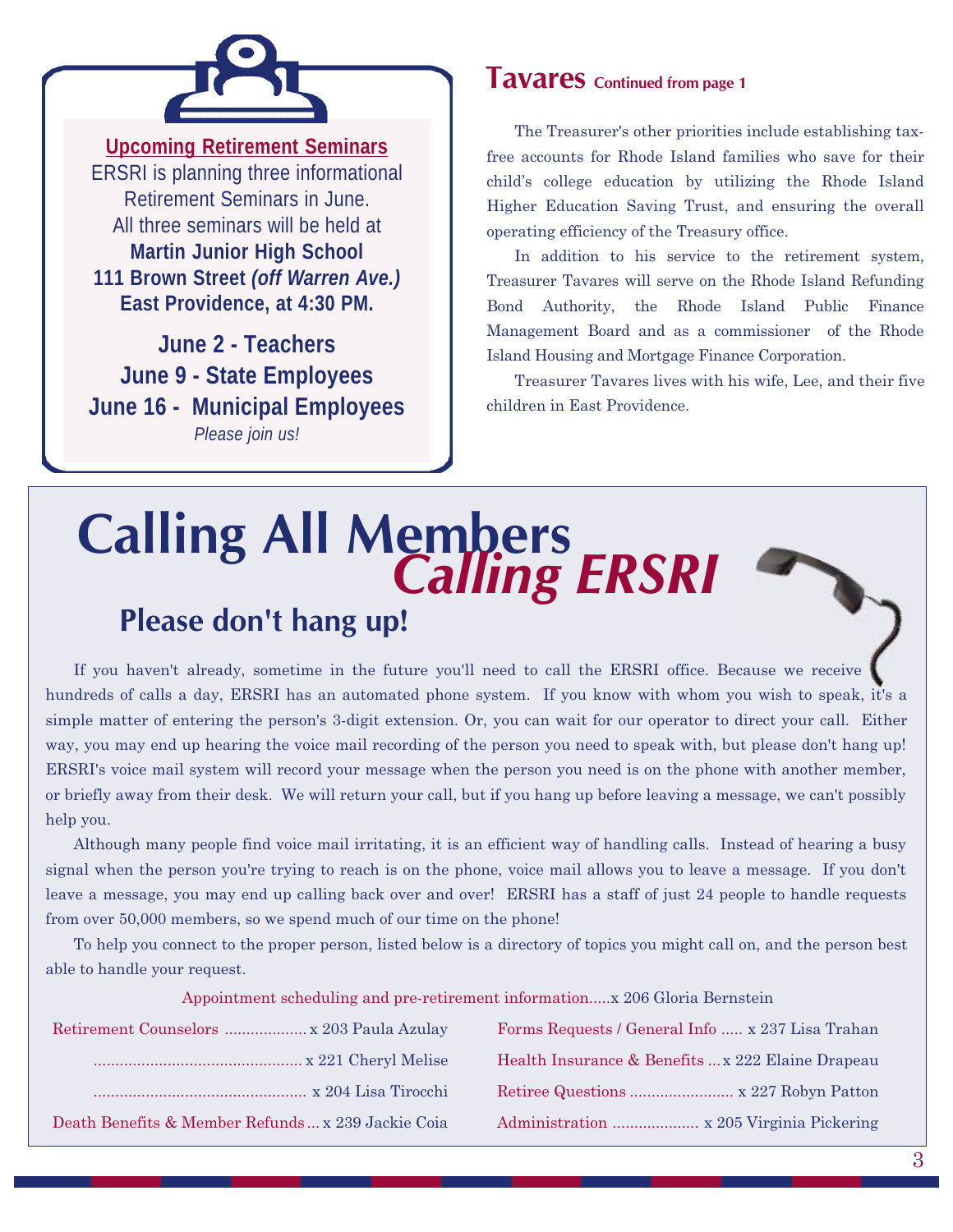# **Your Retirement** *\$\$\$* **Options** *Go Figure*

So you're getting ready to retire...cash in on all that pension money you've got coming to you. But do you know how your retirement benefit is figured? And that there are several ways you can take your pension? In most instances, Rhode Island General Law allows you to choose from several different pension payment options when you retire. In this article, we will first explain how your retirement benefit is calculated, then explore the payment options available.

#### Determining your retirement allowance

The amount of your retirement allowance will be determined by two factors: your years of creditable service and your average salary for your three highest consecutive years. The factors used to determine your allowance vary according to your plan membership. See the chart below.

| <b>State Employees &amp; Teachers Municipal Employees</b> |                  |
|-----------------------------------------------------------|------------------|
| Years 1-10: $1.7\%$                                       | All Years: 2%    |
| Years 11-20: 1.9%                                         |                  |
| <b>Years 21-34: 3%</b>                                    |                  |
| Year 35: 2%                                               |                  |
| Max. benefit 80%                                          | Max. Benefit 75% |
|                                                           |                  |

Here is a sample of a pension benefit calculation, which determines your Service Retirement Allowance (SRA)/Maximum benefit. We'll use Mrs. Ima Teacher, who retired with 28 years of service and an average salary of \$41,000.

| $60\% \times $41,000 = $24,600 \text{ yearly}$ for life |            |
|---------------------------------------------------------|------------|
| <b>Total percentage</b>                                 | $= 60.0\%$ |
| Next 8 years $x\,3\%$                                   | $= 24.0\%$ |
| Next 10 years $x$ 1.9%                                  | $= 19.0\%$ |
| Her first 10 years $x$ 1.7%                             | $= 17.0\%$ |

 $(s$ ervice) x  $(s$ alary $)$  =  $(r$ etirement allowance

#### SRA/Maximum Plan

Under the SRA/Maximum plan, all pension payments will stop upon your death. If you select the SRA/Maximum plan, you cannot change your retirement option after the date of retirement.

You may also choose to receive your benefit under Option 1, Option 2, or SRA Plus (also known as the Social Security option). All options use the SRA/Maximum as the base allowance figure.

#### Option #1/Joint and Survivor Full

Option #1 provides that upon your death, your beneficiary will receive for his/her lifetime the same retirement allowance as you received. In order to finance this benefit, there will be an actuarial reduction in the member's benefit amount, which is determined by the age difference between the member and his/her beneficiary. This means you will receive a lesser amount than under the SRA/Maximum plan.

 $\blacktriangleright$  Note that if you select Option 1, you have the right to change your retirement option, one time only, to either Option 2 or the SRA/Maximum plan provided that you and your beneficiary, if married at the time of your retirement, have not divorced.

#### Option #2/Joint and Survivor Half

Option #2 provides that upon your death, your beneficiary will receive for his/her lifetime a retirement allowance that is equal to half the retirement allowance that you originally received. Again, with this option you will receive a lesser amount than under the SRA/Maximum plan, but more than if you select Option 1.

 $\blacktriangleright$  If you select Option 2, you have the right to change your retirement option, one time only, to either Option 1 or the SRA/Maximum plan provided that you and your beneficiary, if married at the time of your retirement, have not divorced.

#### Figuring Option 1 and Option 2 Actuarial Reductions Based on Age of Beneficiary

When figuring Option 1 or 2, your pension benefit is subject to an actuarial reduction. The reduction percentage is based on the age difference between you and your beneficiary, respective to the option you select.

See the option factor charts on the facing page for percentages ERSRI uses.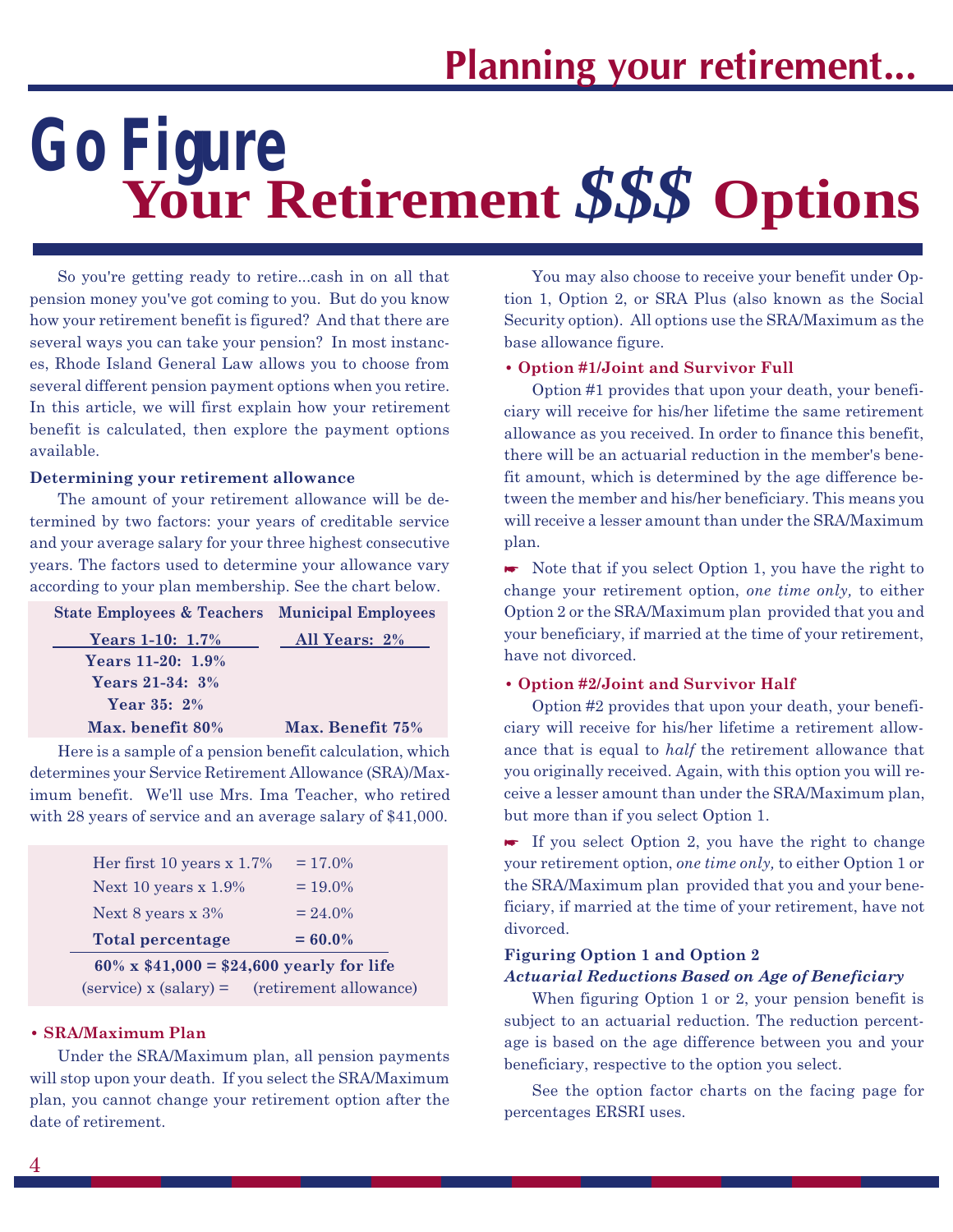Option Factor Chart- Younger Beneficiary

| Beneficiary's Age        |          | Percentage of Benefit |  |
|--------------------------|----------|-----------------------|--|
| Compared to Member's Age |          | Paid to Member        |  |
|                          | Option 1 | Option 2              |  |
| Same Age                 | 81%      | 89%                   |  |
| 1 year younger           | 80%      | 89%                   |  |
| 2 years younger          | 79%      | 88%                   |  |
| 3 years younger          | 78%      | 88%                   |  |
| 4 years younger          | 77%      | 87%                   |  |
| 5 years younger          | 76%      | 86%                   |  |
| 6 years younger          | 75%      | 86%                   |  |
| 7 years younger          | 74%      | 85%                   |  |
| 8 years younger          | 74%      | 84%                   |  |
| 9 years younger          | 73%      | 84%                   |  |
| 10 years younger         | 72%      | 83%                   |  |
| 11 years younger         | 71%      | 83%                   |  |
| 12 years younger         | 70%      | 82%                   |  |
| 13 years younger         | 69%      | 82%                   |  |
| 14 years younger         | 68%      | 81%                   |  |
| 15 years younger         | 67%      | 80%                   |  |
| 16 years younger         | 67%      | 80%                   |  |
| 17 years younger         | 66%      | 79%                   |  |
| 18 years younger         | 65%      | 79%                   |  |
| 19 years younger         | 64%      | 78%                   |  |
| 20 years younger         | 64%      | 78%                   |  |

To show how these factors work, let's look back on Mrs. Ima Teacher again. Mrs. Teacher's husband is five years older than she, and Mrs. Teacher is considering Option 1, whereby Mr. Teacher will receive a benefit equal to hers after she dies.

Mrs. Teacher's SRA, as determined in the first example, was \$24,600. Multiply \$24,600 by 86% to find the benefit Mrs. Teacher will recieve - \$21,156 yearly. Under Option 1, the same amount will be paid to Mr. Teacher after she dies.

For Option 2, Mrs. Teachers's \$24,600 would be multiplied by 92%, resulting in a yearly benefit of \$22,632 for Mrs. Teacher, with half of that amount (\$11,316) paid to Mr. Teacher after she dies.

| <b>Option Factor Chart-Older Beneficiary</b> |                              |                |
|----------------------------------------------|------------------------------|----------------|
| Beneficiary's Age<br>Percentage of Benefit   |                              |                |
| Compared to Member's Age                     |                              | Paid to Member |
|                                              | $\overline{\text{Option 1}}$ | Option 2       |
| Same Age                                     | 81%                          | 89%            |
| 1 year older                                 | 82%                          | 90%            |
| 2 years older                                | 83%                          | 90%            |
| 3 years older                                | 84%                          | 91%            |
| 4 years older                                | 85%                          | 92%            |
| 5 years older                                | 86%                          | 92%            |
| 6 years older                                | 86%                          | 93%            |
| 7 years older                                | 87%                          | 93%            |
| 8 years older                                | 88%                          | 94%            |
| 9 years older                                | 89%                          | 94%            |
| 10 years older                               | 90%                          | 95%            |
| 11 years older                               | 91%                          | 95%            |
| 12 years older                               | 91%                          | 95%            |
| 13 years older                               | 92%                          | 96%            |
| 14 years older                               | 93\$                         | 96%            |
| 15 years older                               | 93%                          | 96%            |

#### SRA Plus/Social Security Option

SRA Plus uses an estimate of the amount of Social Security you could receive at age 62, to calculate an increased amount of retirement benefit you will receive from ERSRI prior to attaining age 62. When you reach age 62, your retirement allowance reverts to the SRA allowance minus an actuarial adjustment based on your previous increase. By increasing your ERSRI benefit during the years you're not yet eligible for Social Security, and decreasing the ERSRI benefit when you turn 62 and are eligible for Social Security, this option provides you with a more even level of income during early retirement years.

 $\blacktriangleright$  Please note that this option is not related to your participation in Social Security or any programs of the Social Security Administration.

\* Estimates of Social Security benefits used by ERSRI to calculate adjustment of ERSRI pension benefits are general estimates and are not guaranteed by ERSRI nor the SSA.

\* If you choose SRA Plus, you are not eligible to change your retirement option.

\* Municipal fire and police members and disability retiress are not eligible for the SRA Plus option.

See Options, Page 6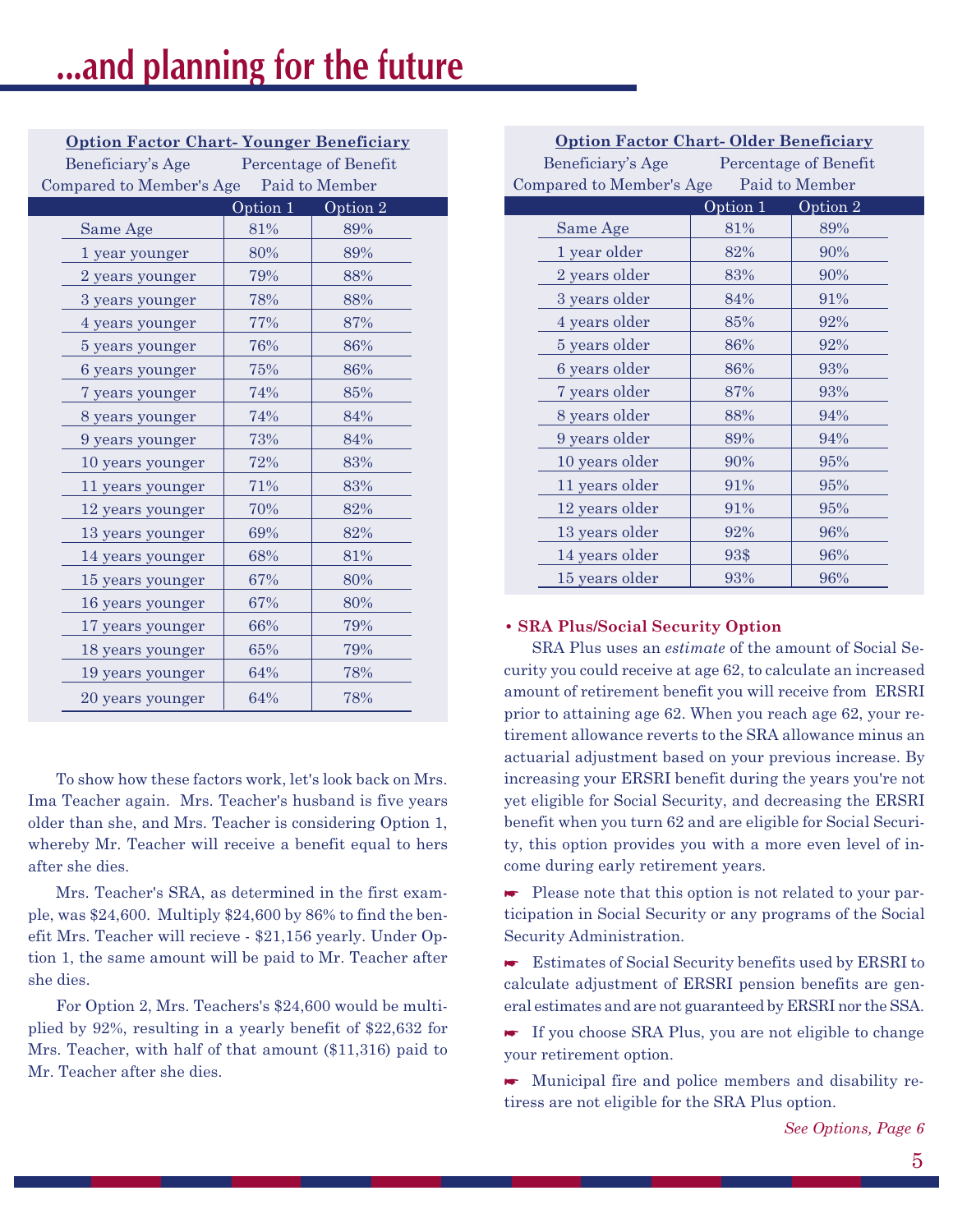## **Board Adopts New Assumptions, Sets Rates for FY 2000**

ased upon the results of an experience study, the system's Retirement Board recently adopted new assumptions in the areas of retirement age, investment return, and mortality. These new assumptions are critical to the work of the system's actuary, who utilizes the various assumptions to value the assets and liabilities of the system. This ultimately determines the financial status of the fund and the yearly employer contributions to be supplied by the State of Rhode Island and Rhode Island municipalities. Employee contribution amounts are determined by state statute.

The most significant new assumptions adopted by the Board include:

Investment Return: Previous valuations had assumed that the system's assets would return, on average, 8%. The Board increased this assumption to 8.25% for the coming year. This assumes a larger asset base and reduces the unfunded liability of the system.

Retirement Age: Earlier valuations assumed that our members were retiring at age 62½ for state employees, age 61 for public school teachers, and age 65 for municipal employees. The experience study determined that all members, particularly teachers, were retiring younger and thus the Board adopted a sliding younger retirement age table. This results in a greater expense to the plan as retirees begin to receive benefits at an earlier age.

See 2000, Page 8

### Options Continued from page 5

Following is the factor chart used to determine SRA Plus pension benefits.

| Chart A                       |        |          | Chart B                     |
|-------------------------------|--------|----------|-----------------------------|
| <b>Social Security Option</b> |        |          | <b>Est. Social Security</b> |
| & Percentage Factors          |        |          | <b>Benefit at Age 62</b>    |
| Age at                        |        |          |                             |
| Retirement                    | Factor | Reach 62 | Amount                      |
| 53                            | .51    | 2000     | \$12,500                    |
| 54                            | .55    | 2001     | \$13,100                    |
| 55                            | .59    | 2002     | \$13,600                    |
| 56                            | .63    | 2003     | \$14,100                    |
| 57                            | .68    | 2004     | \$14,700                    |
| 58                            | .73    | 2005     | \$15,300                    |
| 59                            | .78    | 2006     | \$16,000                    |
| 60                            | .85    | 2007     | \$16,800                    |
| 61                            | .92    | 2008     | \$17,700                    |
|                               |        | 2009     | \$18,600                    |
|                               |        | 2010     | \$19,500                    |

Let's determine Ms. Teacher's retirement benefit if she selects the SRA Plus option. She is 58 at retirement and will turn 62 in 2003. Her pension benefit figured under the SRA Maximum Plan is \$24,600. Her age factor is 73% and average Social Security estimate is \$14,100 as listed in the chart above. Here's how the SRA Plus is figured:

73% x  $$14,100 = $10,293$ (% for age 58) x (est. SS amount) =  $(SRA support)$  $SRA/Maximum$  allowance =  $$24,600$  (see page 4)  $$10,293 + $24,600 = $34,893$ SRA Plus Allowance Until Age 62 = \$34,893 At age 62, subtract \$14,100 (SS amount from chart)  $$34,893 - $14,000 = $20,793$ SRA Plus Allowance After Age 62 = \$20,793

#### Naming a Beneficiary is Important

Regardless of which benefit option you choose, it is important to have a current beneficiary on file with the Retirement Office. Each member is entitled to a death benefit of \$800 per year of service, up to a maximum \$16,000. This amount is reduced 25% every year after retirement, but not below the minimum benefit of \$4,000.

#### Cost of Living Adjustment (COLA)

Public school teachers and state employees receive a 3% compounded COLA the third January following retirement. If their municipality has approved such a plan, MERS members may be entitled to a 3% non-compounded COLA each year following retirement.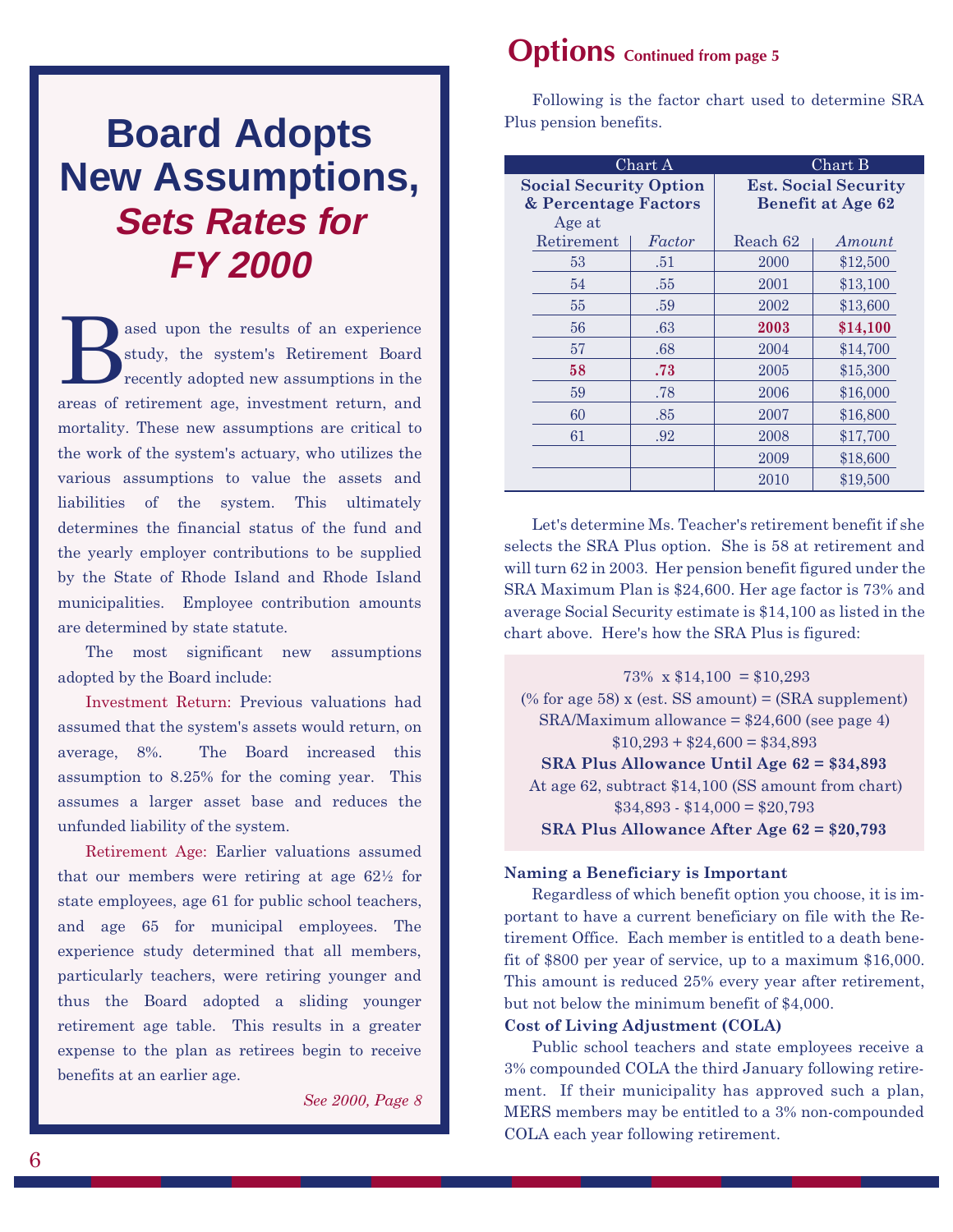## Retirement Board Election Set for January 2000

In the Employees Retirement Board during<br>the next retirement board election, scheduled for<br>Lawyer 2000 the Employees Retirement Board during the next retirement board election, scheduled for January 2000.

The election will select the following members to the retirement board: two active state employees (or state employee union representatives) elected by the state membership; two active teachers (or teacher union representatives) elected by the teacher membership; and one municipal employee (or municiapl union representative) elected by the municipal membership. A retiree member is elected by the ERSRI retiree membership. All elected members serve four-year terms.

Each ERSRI member will receive a ballot and candidate information sheet by regular mail. The vote will be tallied on behalf of ERSRI by the state Board of Elections.

All active, contributing and retired members as of August 31, 1999 will be eligible to be a candidate for election to the board and to vote for a candidate within their respective membership group.

Members who are interested in being candidates must notify the Employees Retirement System of their intention to run by obtaining nomination papers. Candidates must secure one hundred signatures from their membership group and return the nomination papers to the retirement system by October 29, 1999.

By statute, the Employees Retirement Board is a 15 member board which has responsibility for the general administration of the retirement system. The Board meets once a month, and has subcommittees in the areas of procurement, legislation, disability, and rules and regulations.

Elected and ex-officio members include the General Treasurer; director of administration; the state budget officer; the House Finance Committee fiscal advisor; the Executive Director of the League of Cities and Town; chairpersons of the House and Senate Finance committees; and two public representatives appointed by the Governor. The current ERSRI Board members are listed to the right.

#### Retirement Board

Paul J. Tavares, Chairman, General Treasurer William B. Finelli,

Vice-Chairperson, Teacher Representative Ponzi A. Angelone, C.L.U., Public Representative Daniel L. Beardsley, R.I. League of Cities and Towns Michael R. Boyce, Retired Member Representative Sandra Murphy Crowe, Dir. of Admin., Designee Leslie E. Clark, Municipal Representative John A. Marginson, Public Representative John P. Maguire, Teacher Representative Linda M. Masse, State Employee Representative Stephen P. McAllister, State Budget Director Michael F. O'Keefe, House Fiscal Advisor Rep. Gordon D. Fox, House Finance Comm., Designee Linda C. Riendeau, State Employee Representative Sen. William Enos, Senate Finance Comm., Designee

#### 2000 Election Schedule

| August 1999       | Notice of Election sent to members |
|-------------------|------------------------------------|
|                   | and retirees                       |
| September 3, 1999 | Nomination Papers available for    |
|                   | all groups at 40 Fountain Street   |
| October 29, 1999  | Nomination Papers must be re-      |
|                   | turned to 40 Fountain Street       |
| November 1999     | Lottery for Ballot Order at Novem- |
|                   | ber Retirement Board meeting       |
| December 1999     | Ballots sent by Regular Mail       |
| January 2000      | Election, and Tabulation by        |
|                   | Board of Elections                 |
| March 2000        | New members sworn in at March      |
|                   | meeting                            |
|                   |                                    |